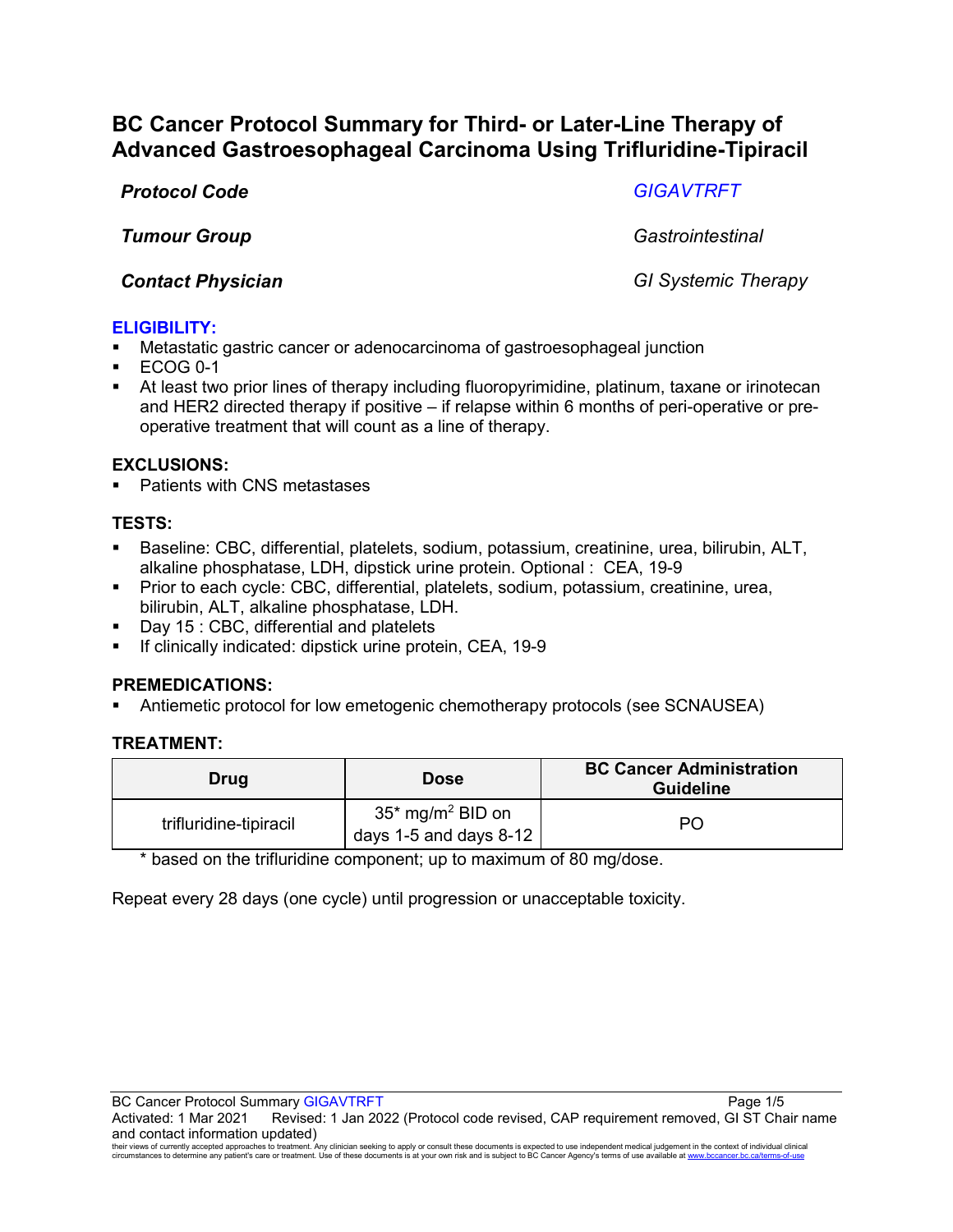#### **Dose Levels:**

| <b>Starting dose</b> | Dose level -1        | Dose level -2        | Dose level -3        |
|----------------------|----------------------|----------------------|----------------------|
| 35 mg/m <sup>2</sup> | 30 mg/m <sup>2</sup> | 25 mg/m <sup>2</sup> | 20 mg/m <sup>2</sup> |

- Dose escalation is not permitted after it has been dose reduced.
- Round dose to nearest 5 mg.
- A total daily dose of 50 mg should be taken as 1 x 20 mg tablet in the morning and 2 x 15 mg tablets in the evening.

#### **Suggested Dose Dispensing Table:**

| . .<br>. .<br>Dose (mg)*<br>(given BID) | <b>Number of Tablets per Dose</b> |              |  |
|-----------------------------------------|-----------------------------------|--------------|--|
|                                         | 15 mg Tablet                      | 20 mg Tablet |  |
| 35                                      |                                   |              |  |
| 40                                      |                                   |              |  |
| 45                                      |                                   |              |  |
| 50                                      |                                   |              |  |
| 55                                      |                                   |              |  |
| 60                                      |                                   |              |  |
| 65                                      |                                   |              |  |
| 70                                      |                                   |              |  |
| 75                                      |                                   |              |  |
| 80                                      |                                   |              |  |

\* based on the trifluridine component; up to maximum of 80 mg/dose.

15 mg tablet = trifluridine-tipiracil 15 mg-6.14 mg tablet

20 mg tablet = trifluridine-tipiracil 20 mg-8.19 mg tablet

# **DOSE MODIFICATIONS:**

#### 1. **Hematological:**

### **Table 1: Dose interruption and resumption criteria for hematological toxicities**

| <b>Parameter</b> | <b>Interruption Criteria</b>   | <b>Resumption Criteria*</b>              |
|------------------|--------------------------------|------------------------------------------|
| ANC.             | Less than $0.5 \times 10^9$ /L | Greater than or equal to 1.5 x $10^9$ /L |
| <b>Platelets</b> | Less than 50 x $10^9$ /L       | Greater than or equal to 75 x $10^9$ /L  |

\* Resumption Criteria applied to the start of the next cycle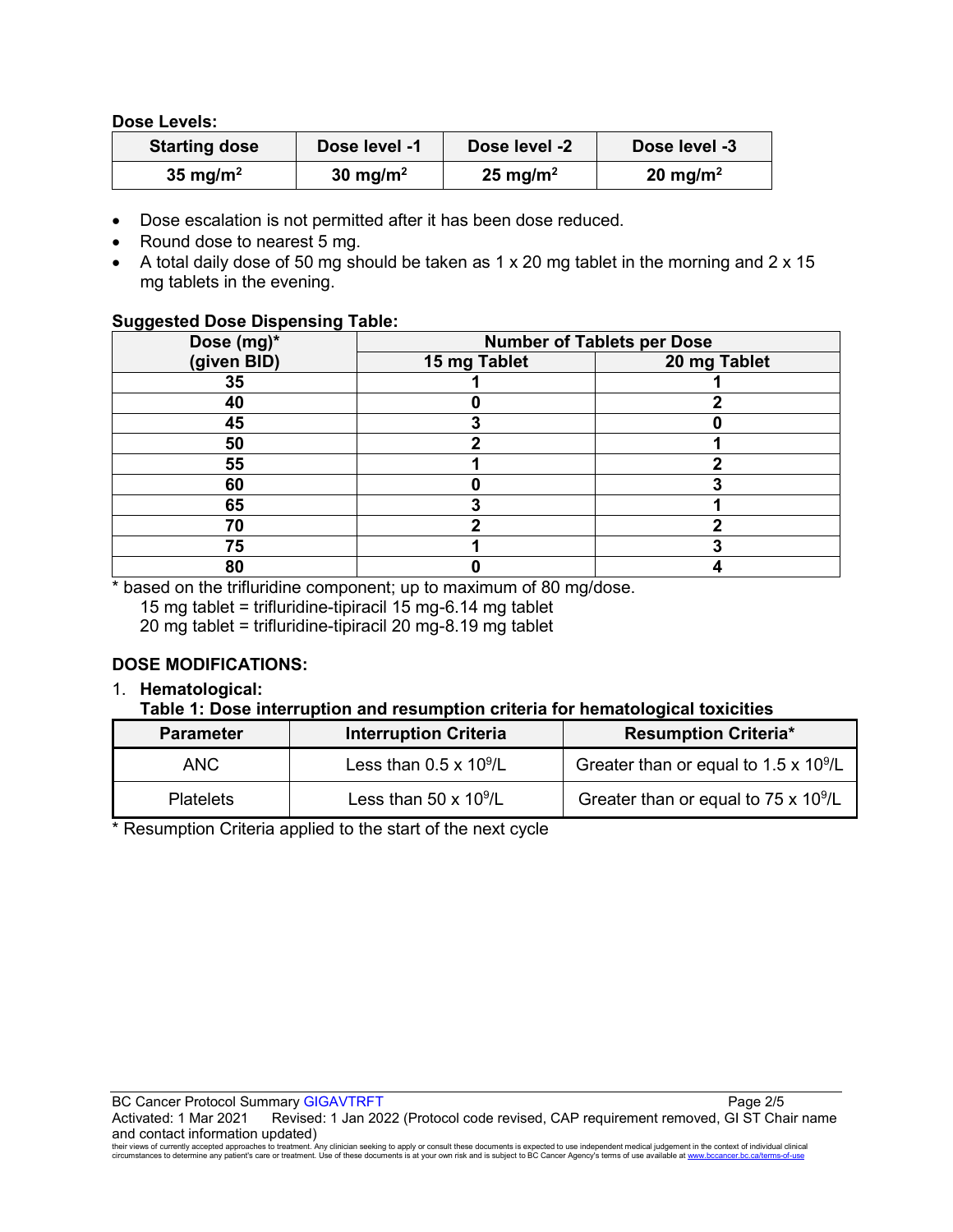| <b>Toxicity</b>     |                                              |           |                                           |                                                                                                                                                                      |
|---------------------|----------------------------------------------|-----------|-------------------------------------------|----------------------------------------------------------------------------------------------------------------------------------------------------------------------|
| Grade               | ANC $(x109/L)$                               |           | <b>Platelets</b><br>(x10 <sup>9</sup> /L) | <b>Dose</b>                                                                                                                                                          |
|                     | greater than<br>or equal to<br>$1.5^{\circ}$ | or        | greater than<br>or equal to 75            | 100%                                                                                                                                                                 |
| $\overline{2}$      | 1.0 to less<br>than $1.5$                    | or        | 50 to less<br>than 75                     | 100%                                                                                                                                                                 |
| 3                   | $0.5$ to less<br>than $1.0$                  | or        | 25 to less<br>than 50                     | 100%                                                                                                                                                                 |
| 4                   | less than 0.5                                | <b>or</b> | less than 25                              | Delay until resolution to Grade 1 or baseline and<br>then reduce one dose level.<br>(minimum dose of 15 mg/m <sup>2</sup> twice daily in<br>severe renal impairment) |
| Febrile neutropenia |                                              |           |                                           | Delay until resolution to Grade 1 or baseline and<br>then reduce one dose level.<br>(minimum dose of 15 mg/m <sup>2</sup> twice daily in<br>severe renal impairment) |

Dose escalation is not permitted after it has been dose reduced.

#### 2. **Non-Hematological toxicity:**

| <b>CTCAE*- Grade</b>                                                                                                                                           | <b>Dose</b>                                                                                                                                                                    |
|----------------------------------------------------------------------------------------------------------------------------------------------------------------|--------------------------------------------------------------------------------------------------------------------------------------------------------------------------------|
| Grade 3 or 4 toxicity<br>(except for Grade 3 nausea and/or<br>vomiting controlled by antiemetic therapy<br>or diarrhea responsive to antidiarrheal<br>therapy) | Hold dose until symptoms resolve to Grade 1 or<br>baseline and then reduce one dose level.<br>(minimum dose of 15 mg/m <sup>2</sup> twice daily in severe<br>renal impairment) |
| <b>Interstitial Lung Disease/Pneumonitis</b><br>(treatment-related)                                                                                            | Hold dose and investigate. If confirmed, discontinue<br>treatment permanently.                                                                                                 |

\* CTCAE : Common terminology criteria for adverse events. Dose escalation is not permitted after it has been dose reduced.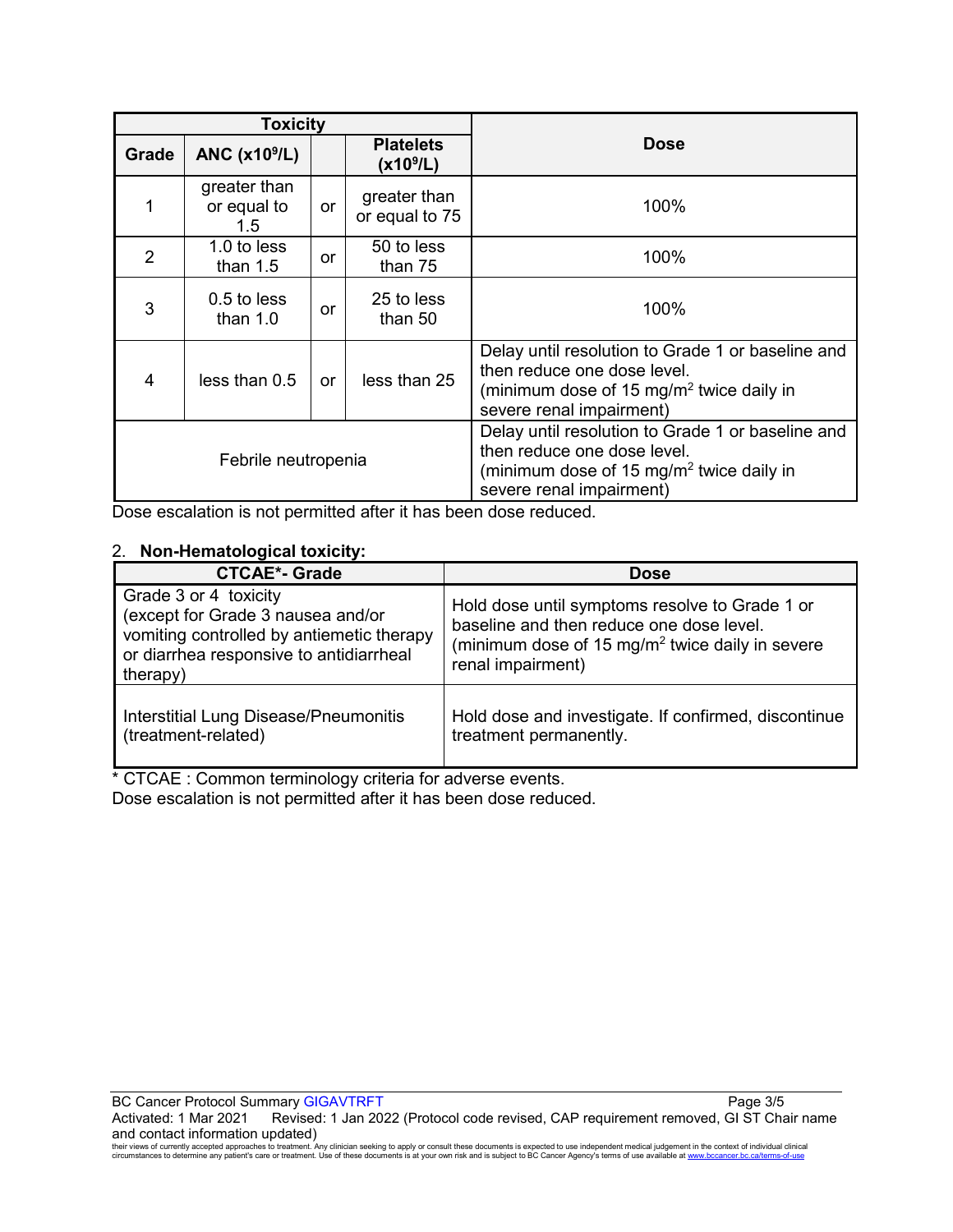### 3. **Renal dysfunction:**

| <b>Creatinine Clearance (mL/min)</b> | Dosage recommendation                                                                                                                           |  |
|--------------------------------------|-------------------------------------------------------------------------------------------------------------------------------------------------|--|
| Greater than or equal to 60          | No adjustment required                                                                                                                          |  |
| 30 to 59                             | No adjustment required; monitor for increased<br>hematologic toxicity                                                                           |  |
| 15 to 29                             | Recommend dose reduction to $20^{**}$ mg/m <sup>2</sup> (based<br>on the trifluridine component); monitor for increased<br>hematologic toxicity |  |
| Less than 15                         | no information found                                                                                                                            |  |

 $*$  Reduce dose to 15 mg/m<sup>2</sup> twice daily in patients with severe renal impairment who are unable to tolerate a dose of 20 mg/m<sup>2</sup> twice daily. Dose escalation should not be considered after the dose has been reduced. Permanently discontinue in patients who are unable to tolerate a dose of 15 mg/m<sup>2</sup> twice daily.

| N* x (140 - Age) x weight in kg |
|---------------------------------|
| serum creatinine in micromol/L  |
|                                 |
|                                 |
|                                 |

### 4. **Hepatic dysfunction**:

No dose adjustment is required in patients with mild hepatic impairment (Child-Pugh class A). No information found in patients with moderate or severe hepatic impairment (Child-Pugh class B or C). Higher incidence of grade 3 or 4 hyperbilirubinemia was observed in patients with baseline moderate hepatic impairment.

# **PRECAUTIONS:**

- 1. Patients who received **prior radiotherapy** may be at higher risk of hematological and myelosuppression related adverse reaction including febrile neutropenia.
- 2. **Myelosuppression** can be severe and life-threatening. Fatal events related to neutropenic infection, sepsis, or septic shock have occurred. Monitor closely for signs of infection and treat as indicated.
- 3. **Pregnancy/Lactation:** Trifluridine-tipiracil is not recommended for use in pregnancy. Adequate contraception should be used by both sexes during treatment, and for at least 6 months after the last dose. Women using a hormonal contraceptive must also use a barrier contraceptive, as it is unknown whether trifluridine-tipiracil may reduce the effectiveness of hormonal contraceptives. Breastfeeding is not recommended during treatment and for one day following the final dose.

#### **Call the GI Systemic Therapy physician at your regional cancer centre or the GI Systemic Therapy Chair Dr. Theresa Chan at (604) 930-2098 with any problems or questions regarding this treatment program.**

# **References**:

1. Shitara, K, Doi, T, et al. Trifluridine/tipiracil versus placebo in patients with heavily pretreated metastatic gastric cancer (TAGS): a randomised, double-blind, placebo-controlled, phase 3

BC Cancer Protocol Summary GIGAVTRFT **Page 4/5** Activated: 1 Mar 2021 Revised: 1 Jan 2022 (Protocol code revised, CAP requirement removed, GI ST Chair name and contact information updated)